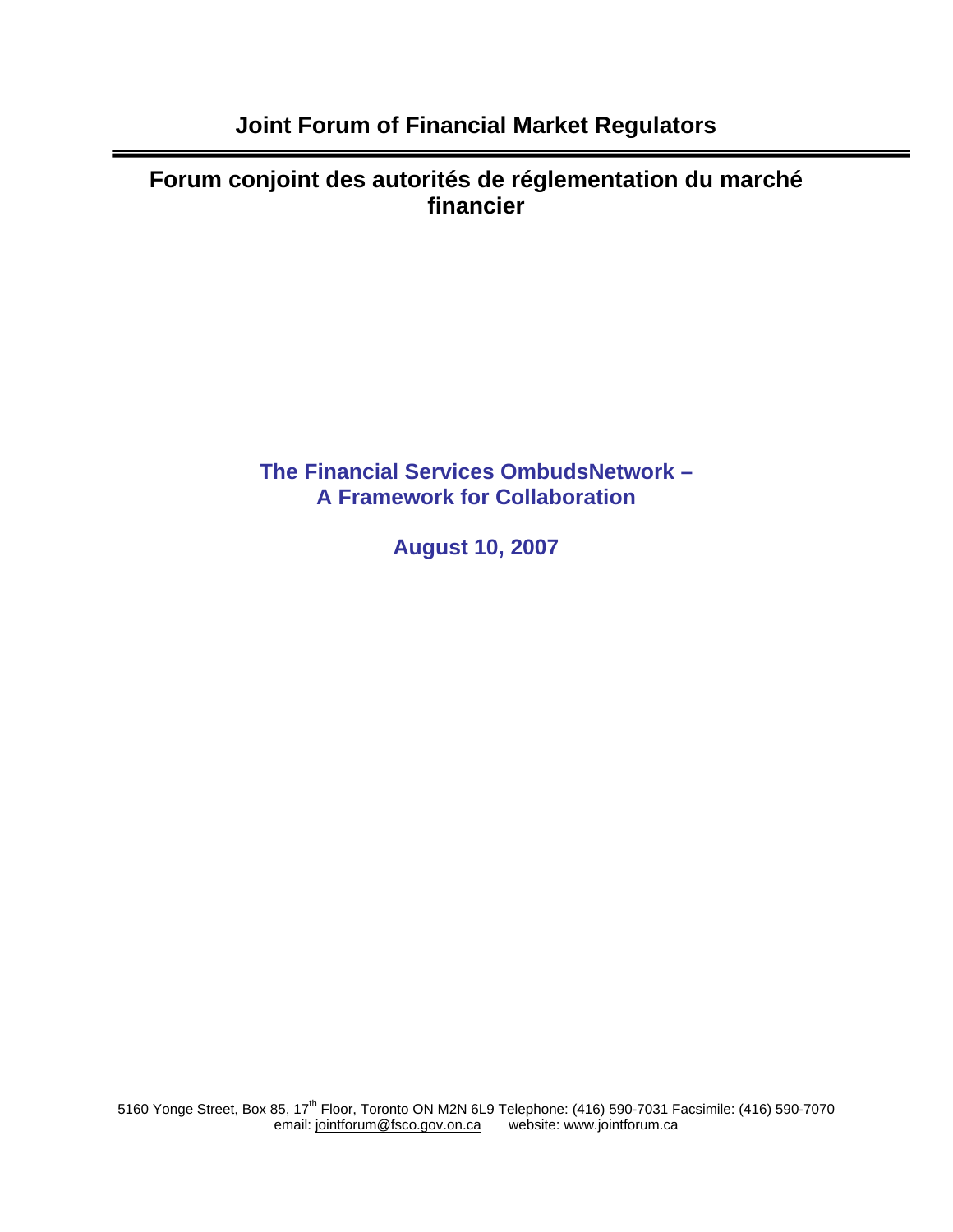# **Joint Forum of Financial Market Regulators**

# **Forum conjoint des autorités de réglementation du marché financier**

# **MEMORANDUM**

This memorandum and its attachments describe a framework for ongoing collaboration among the regulators of the financial services industry, both federal and provincial, and the OmbudServices which make up the Financial Services OmbudsNetwork (the FSON), namely Canadian Life and Health Insurance OmbudService (CLHIO), General Insurance OmbudService (GIO) and Ombudsman for Banking Services and Investments (OBSI).

Annex A identifies the importance of effective consumer dispute resolution to the Canadian financial services market. It also sets forth the basic architecture for ongoing relationships among regulators and the OmbudServices and the premises that underline the structure.

Annex B contains Guidelines endorsed by a Dispute Resolution Committee which has been established by the Joint Forum of Financial Market Regulators (Joint Forum) and Finance Canada (the "DR Committee") in consultation with the OmbudServices. The Guidelines identify objectives, or principles, in respect of organizational structure and operating practices which are of importance to regulators. They are designed to ensure that third party dispute resolution systems, including the OmbudServices, fulfil the public interest objectives of complaint resolution described in Annex A. The Guidelines are:

 Guideline No. 1 – Independence Guideline No. 2 – Accessibility Guideline No. 3 – Scope of Services Guideline No. 4 – Fairness Guideline No. 5 – Methods and Remedies Guideline No. 6 – Accountability and Transparency Guideline No. 7 – Third Party Evaluation

Each Guideline frames the Objective it seeks to achieve, and outlines measures that would implement that objective. The OmbudServices will be subject to external review from time to time to assess their achievement of these guidelines. The external review will include the OmbudServices' own governance, performance measurement, complaint handling and other operating standards where appropriate for measuring their achievement of the guidelines.

The Guidelines are not intended to be exhaustive or prescriptive. However, taken together they provide an integrated best practices framework, drawing in significant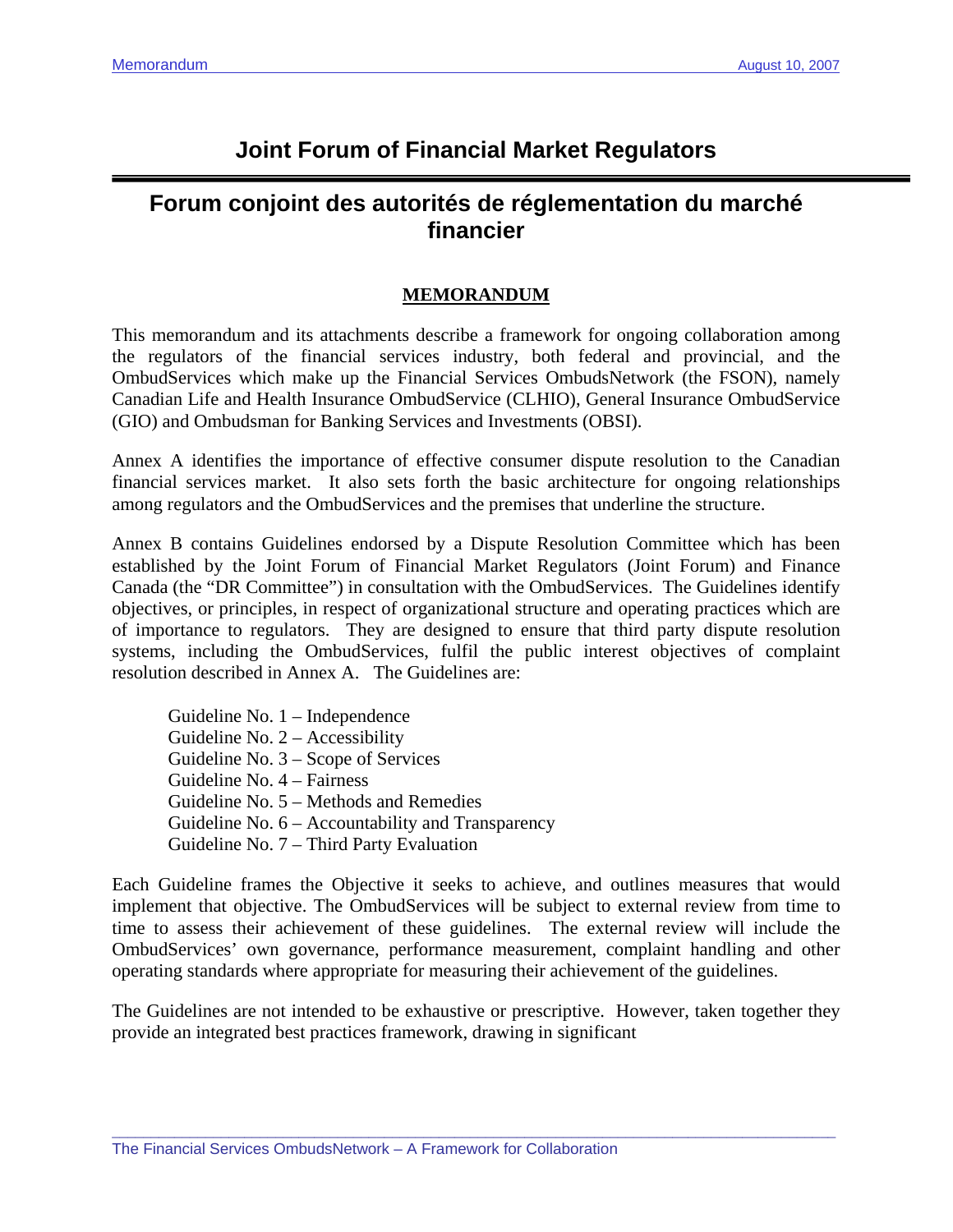measure on the work of the International Standards Organization. While it is recognized that an OmbudService may not meet all of the Implementation Guidelines all of the time, the DR Committee expects each of the OmbudServices to be structured and function in a way which will fully achieve the Objectives stated in each Guideline.

The Guidelines will be reviewed on a periodic basis by the DR Committee in consultation with the Boards of Directors of the OmbudServices.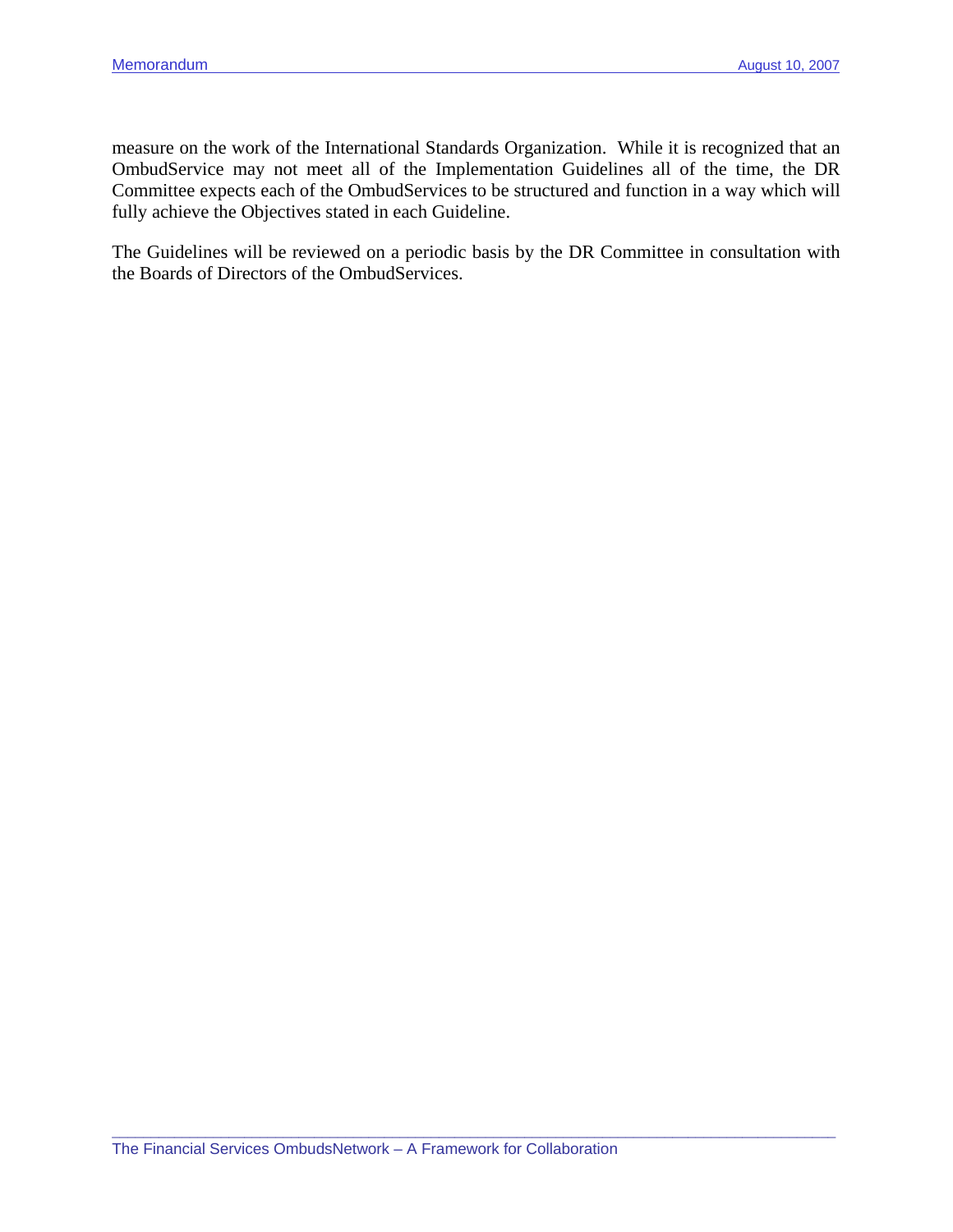# **COMPLAINT RESOLUTION IN THE FINANCIAL SECTOR - A STRUCTURE GOING FORWARD**

## **A. Premises**

- 1. An accessible and effective complaint-management system is vital to the integrity of the Canadian financial services market and is an important public policy objective of both provincial and federal governments.
- 2. If consumers of regulated financial sector firms have complaints, they should have ready recourse to effective dispute resolution mechanisms both (a) within each financial sector firm and (b) in the case of unresolved disputes at the firm level, within an independent third party dispute resolution system. In both cases the dispute resolution mechanism should meet defined minimum standards.
- 3. Regulators consider effective complaint resolution through independent OmbudServices such as CLHIO, GIO and OBSI, collaborating as the FSON, to be an important component of a well functioning consumer protection policy framework. As impartial services, they offer an alternative to the legal system in a confidential informal setting that is free to the consumer.
- 4. In carrying out their overall mandate of consumer protection it is the goal of regulators to articulate the public interest objectives of complaint resolution, to define the criteria for their achievement, and to assess from time to time whether the public interest is being achieved by third party resolution systems.
- 5. Regulators have concluded that the FSON and its constituent entities, independent of industry and at arm's length from government, offer an appropriate foundation to achieve effective third party complaint resolution. The structure in this paper is designed to ensure the FSON continues to maintain the confidence of regulators.
- 6. Effective governance of each OmbudService depends upon it having a strong and committed Board of Directors. It is the responsibility of the Board of Directors to provide oversight through the adoption of transparent governance and other policies embracing best practices and through sound stewardship of the operations of the OmbudService to achieve the public interest objectives articulated by regulators.
- 7. Regular, candid communication amongst the OmbudServices and regulators is essential. This requires, among other things, a communications protocol between regulators (e.g., CSA, CCIR or FCAC) and each OmbudService. It also requires a structure in which there is regular communication amongst the Boards of Directors of each OmbudService and the regulators.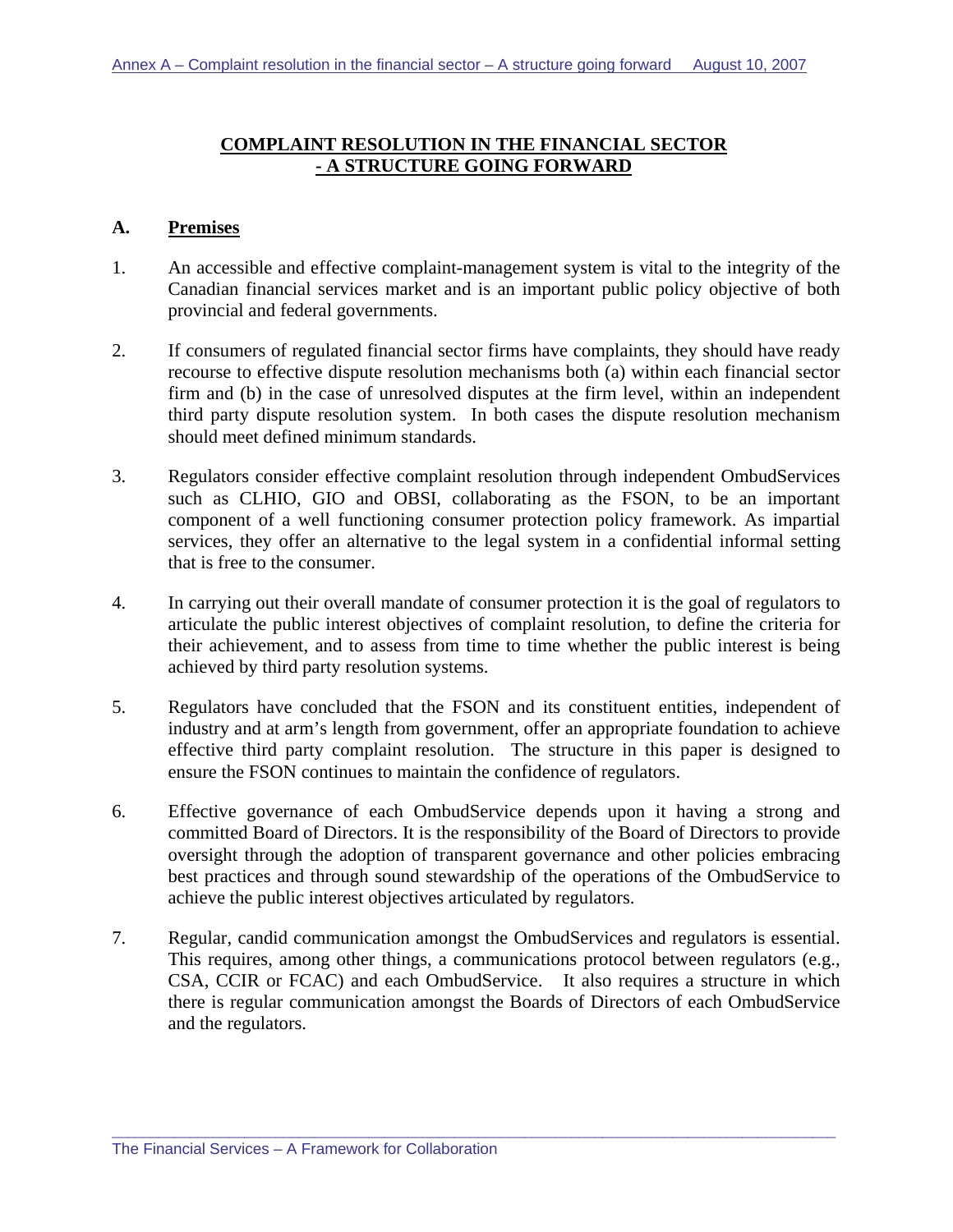## **Premises**

8. It is important to ensure that the FSON dispute resolution systems are both (a) comprehensive (i.e., all consumers from firms in a sector should have access to the system), and (b) consistent (i.e., consumers of similar financial products should receive like treatment and the services of dispute resolution systems should be equivalent in quality and meet minimum standards). This need not require that the three existing OmbudServices be integrated, or that the dispute resolution processes be identical.

### **B. The Basic Architecture**

- 1. The Joint Forum and the Department of Finance will establish a Dispute Resolution Committee (the "DR Committee") as a standing committee with the responsibilities described below.
- 2. The DR Committee, in consultation with FSON, will define criteria that a third party dispute resolution system should meet to achieve the public interest objectives of complaint resolution and to retain the confidence of regulators.
- 3. The DR Committee will work with the FSON and the Board of Directors of each OmbudService to establish and maintain a means of conducting periodic, independent assessments of the OmbudService to determine whether it achieves the objectives defined by the DR Committee.
- 4. The DR Committee or its representatives will meet on a regular, scheduled basis with a committee consisting of the Board Chairs and Chief Executive Officers of the three OmbudsServices (the "FSON Committee") to discuss common issues and to ensure that the new architecture works well.
- 5. The DR Committee or its representatives will also meet separately on a regular, scheduled basis with each of the OmbudServices. The purpose of these meetings will be to discuss:
	- (a) material operating issues which are specific to the OmbudService in question,
	- (b) the governance of the OmbudService with its Board of Directors to ensure that the Board members and the regulators have a common understanding of the public interest objectives and how well those objectives are being met,
	- (c) the maintenance of consistency of services and harmonization of best practices in dispute resolution, and
	- (d) gaps in coverage for consumers of regulated financial services products.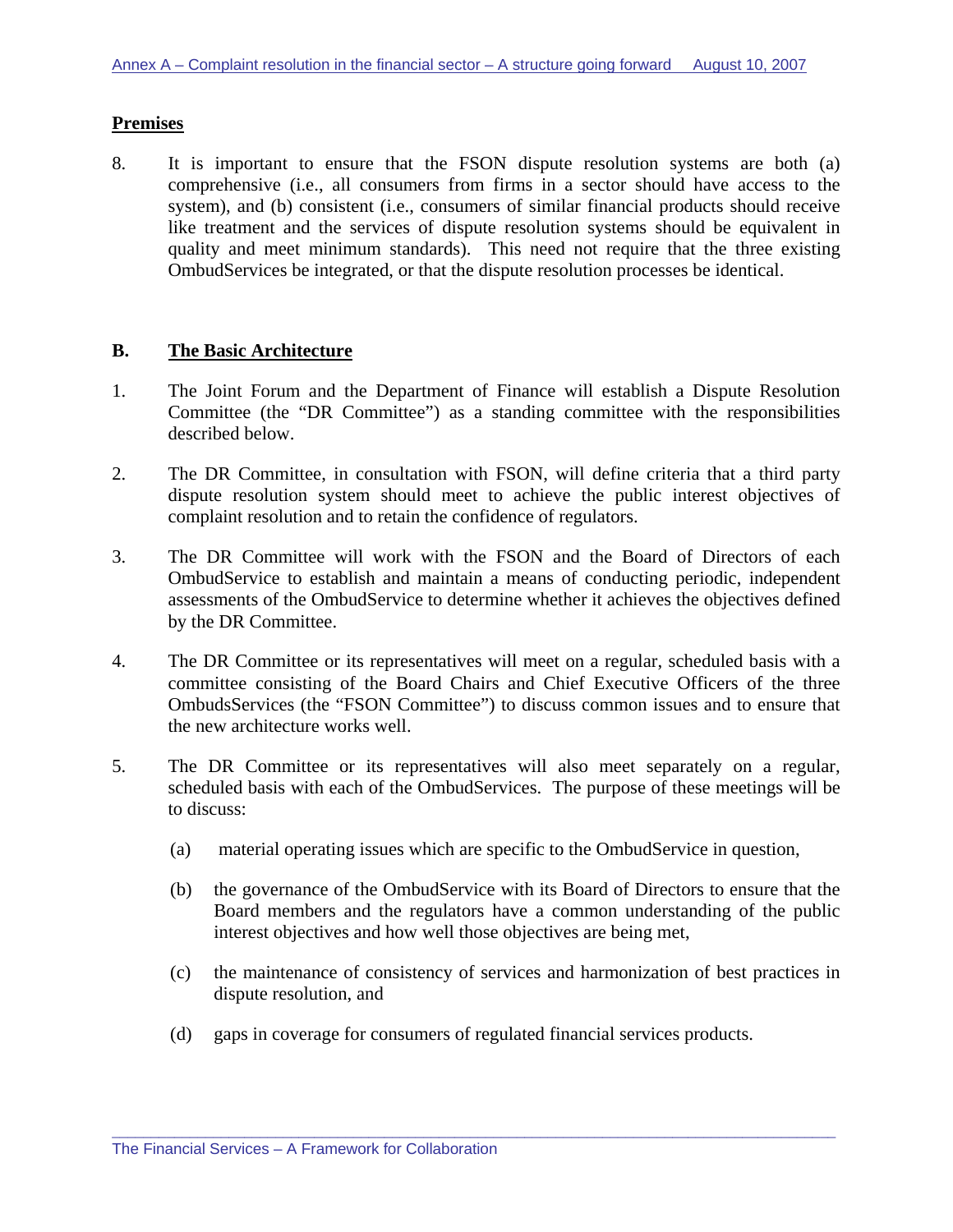### *Subject Matter: Independence*

### **A. Objective of the Guideline**

To assure financial sector consumers who refer complaints to the OmbudService of its independence.

### **B. Implementation Guidelines**

For purposes of this Guideline, "independence" means the absence of relationships with the affected financial sector industry, or firms within it, which would cause a reasonable person to question whether the person can fairly and effectively resolve complaints (in the case of officers, staff or any person engaged by the OmbudService to deal with consumer complaints) or provide objective and disinterested oversight (in the case of directors).

To achieve the objective:

- 1. The governance structure of the OmbudService must be robust. To that end:
	- (a) The Board of Directors of the OmbudService should meet evolving best practices of organizational governance, adapted to the special nature and purposes of the OmbudService.
	- (b) The OmbudService should have a strong and committed Board of Directors a substantial majority of whose members meet the independence relationship standard. There should be an appropriate mechanism for the appointment of Board members, which ensures continued Board strength and commitment and independence from the industry.
	- (c) In accordance with good governance practice, all directors of the OmbudService need to act in the best interests of the OmbudService to achieve its public interest objectives, notwithstanding that they may not meet the independence relationship standard.
	- (d) The charter documents of the OmbudService should enshrine appropriate independence criteria.
	- (e) There should be a written mandate for the Board which clearly sets forth its responsibilities. They should include, among other things, the responsibility: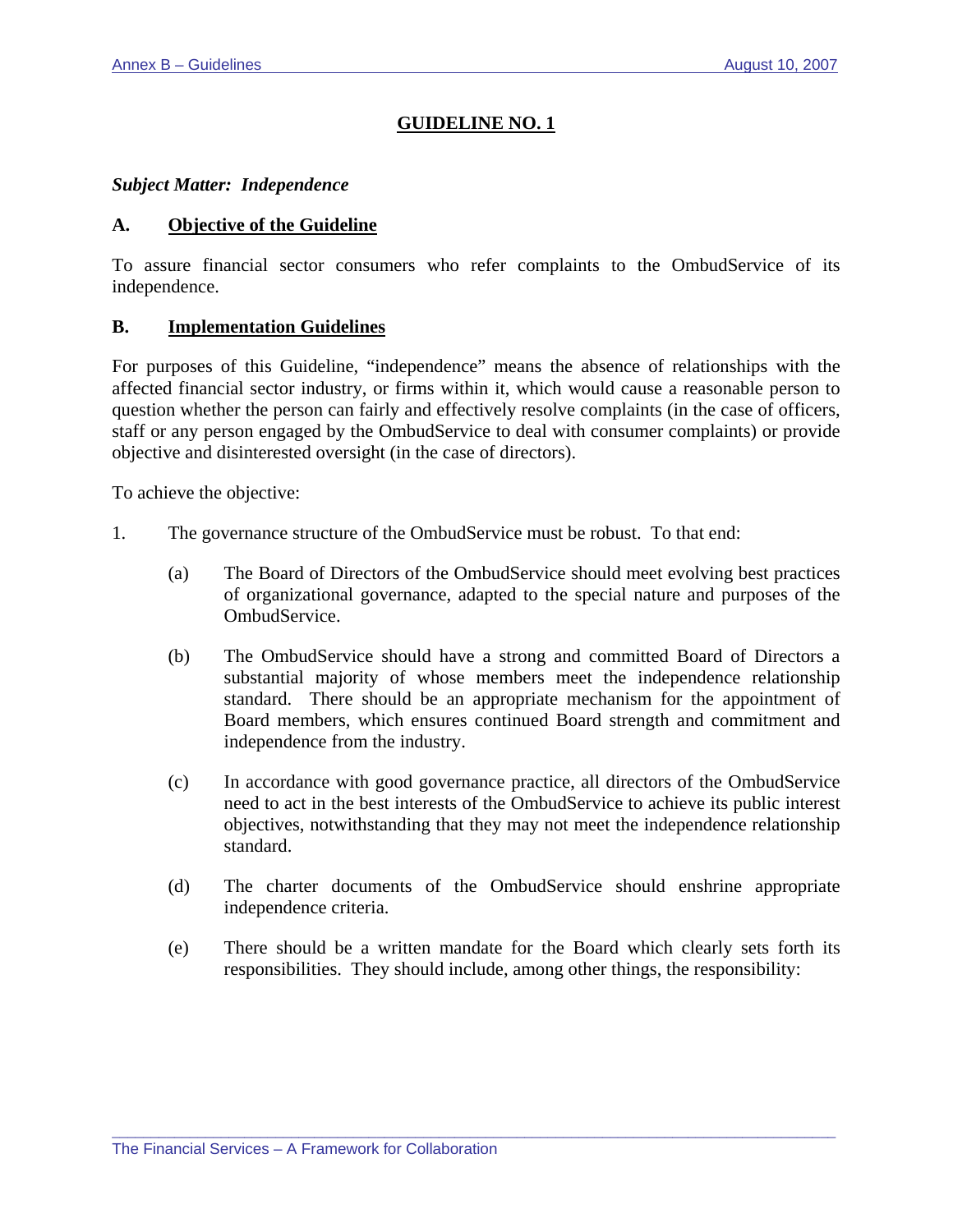- (i) to engage, evaluate and dismiss the Ombudsperson and/or Senior Executive Officer,
- (ii) to approve standards and policies,
- (iii) to establish and monitor human resource and compensation practices,
- (iv) to approve funding levels and budgets which will provide adequate resources to the OmbudService,
- (v) to establish appropriate funding assessments to member firms, and
- (vi) to ensure sound relations with regulators and the accountability of the OmbudService,

all with a view to providing sound oversight of the activities of the OmbudService so as to achieve the public interest objectives for which the OmbudService is created.

- (f) The role of Board Chair is of special importance in fostering independence, and should be an independent director elected or appointed by the Board of Directors following a recommendation of a Nominating Committee of the Board consisting solely of independent directors.
- 2. To ensure independence, the OmbudService should also be appropriately funded to achieve its objectives. Budgets and mandatory assessments to member firms should be approved by the Board of Directors on the recommendation of a Committee of the Board consisting solely of independent directors.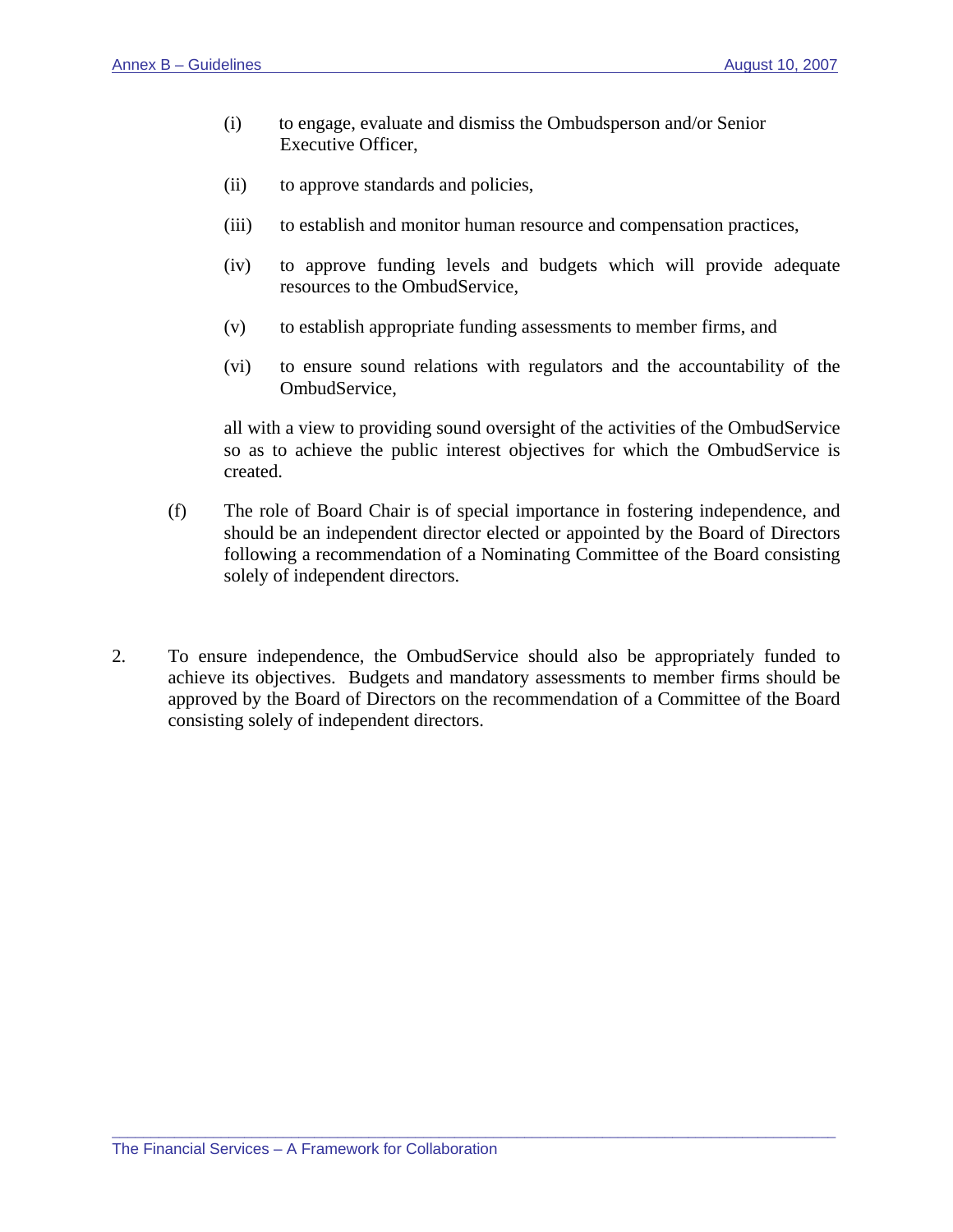#### *Subject Matter: Accessibility*

### **A. Objectives of the Guideline**

To articulate a framework in which the OmbudService will (a) take active steps to promote knowledge of its services, (b) ensure that consumers have convenient, well identified means of access to its services, and (c) provide its services at no cost to consumers.

#### **B. Implementation Guidelines**

To achieve the objectives:

- 1. The OmbudService should ensure that its existence, processes and the services it provides are well-known to financial services consumers within the scope of its operating mandate. To achieve this goal the OmbudService should provide the firms in the financial services sector it serves with illustrative information material for use by the firms to inform their consumers of their right to have complaints that are unresolved at the firm level considered by the OmbudService.
- 2. The OmbudService should provide consumers who have complaints with ready means of access including: (a) toll-free telephone; (b) email and regular mail; and (c) fax lines and internet.
- 3. The in-take process should provide the consumer with prompt direct personal contact with a competent staff member, whatever means of access may have been used by the consumer in the first instance.
- 4. Clear information on the services provided by the OmbudService should be made available through brochures and a website. The OmbudService should request the member firms to provide a clear description of the recourse available to the OmbudService for consumers and the means of access. Services should be delivered consistently across Canada.
- 5. The OmbudService should be fully funded by its member firms with the result that all of its services are provided to consumers at no cost.
- 6. All services of the OmbudService must be made available in both English and French.
- 7. The OmbudServices, should ensure that the FSON continues to host single-window telephone and internet services that can direct complaints to the appropriate OmbudService for attention.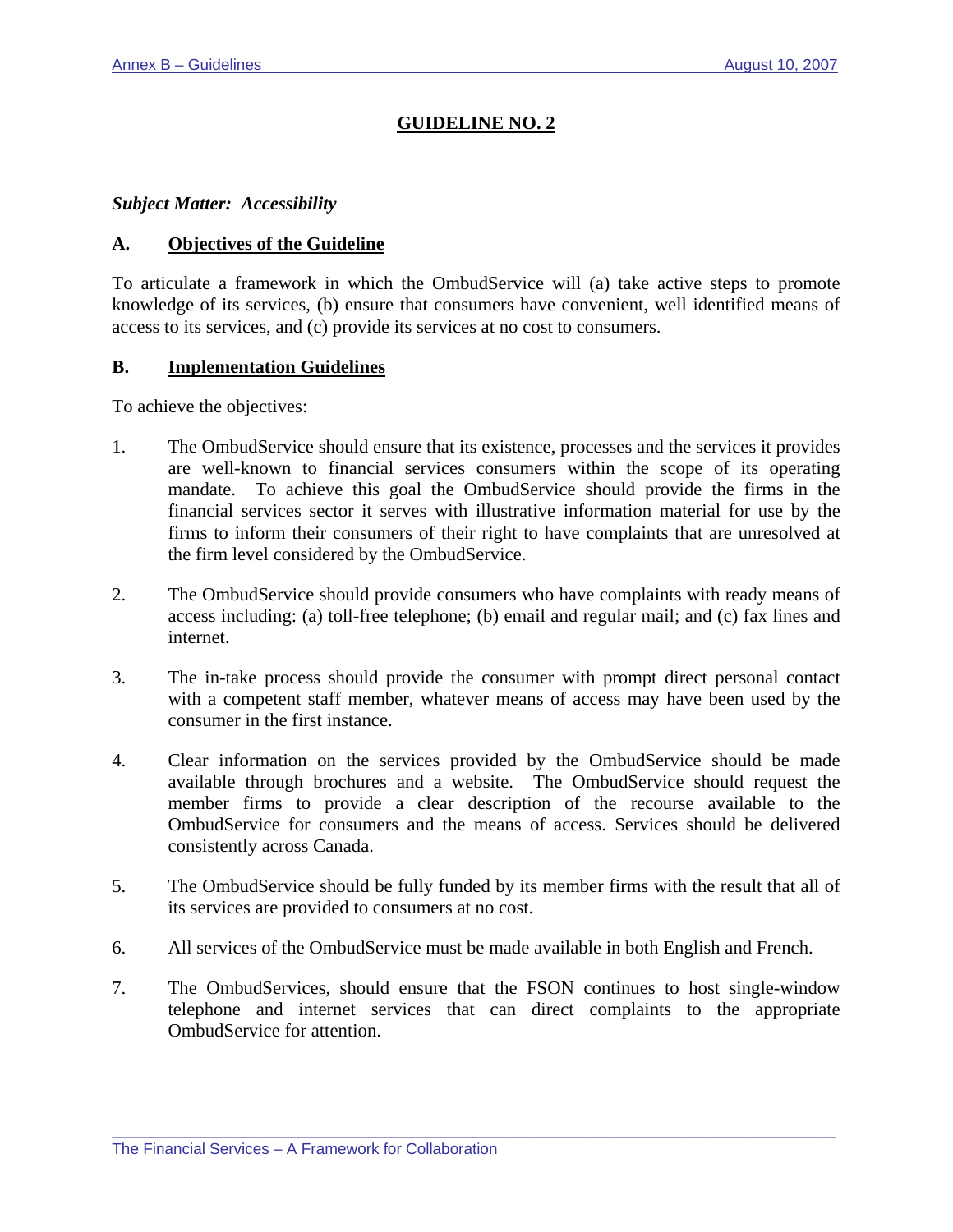*Subject Matter: Scope of Services* 

### **A. Objectives of the Guideline**

To identify terms of reference to provide both participating firms and their consumers with a clear understanding of the range of activities and nature of consumer complaints which will be taken up by the OmbudService.

### **B. Implementation Guidelines**

To achieve the objectives:

- 1. Each OmbudService should have terms of reference that permit access to its services by consumers of all firms which meet the OmbudService's membership criteria and which provide products of a similar nature, regardless of the jurisdiction of incorporation and regulation of the firm and regardless of its membership in a particular industry association.
- 2. The terms of reference should be comprehensive enabling the OmbudService to deal with substantially all complaints within a sector except where there is a compelling policy or practical reason to exclude them from the services offered, or the complaint exceeds a a published dollar threshold set by the Board of Directors.
- 3. As an operating principle, the OmbudService should adopt a generous interpretation of its terms of reference so that, if doubt exists as to jurisdiction in a particular case, the doubt would be resolved in favour of dealing with the complaint rather than rejecting it.
- 4. The terms of reference of the OmbudService should include the authority to identify and investigate systemic or widespread issues an OmbudService may find in the course of its work arising from complaints regarding an individual firm or more broadly in a sector.
- 5. Where an OmbudService does not accept a complaint because it concludes that it is beyond its terms of reference, it should communicate that fact to the consumer, with a full explanation for its decision, where requested.
- 6. An OmbudService should provide assistance to consumers to help them register and, where necessary, articulate their complaint, or to guide them to services or agencies which could help them if their issue is beyond the mandate of the OmbudService.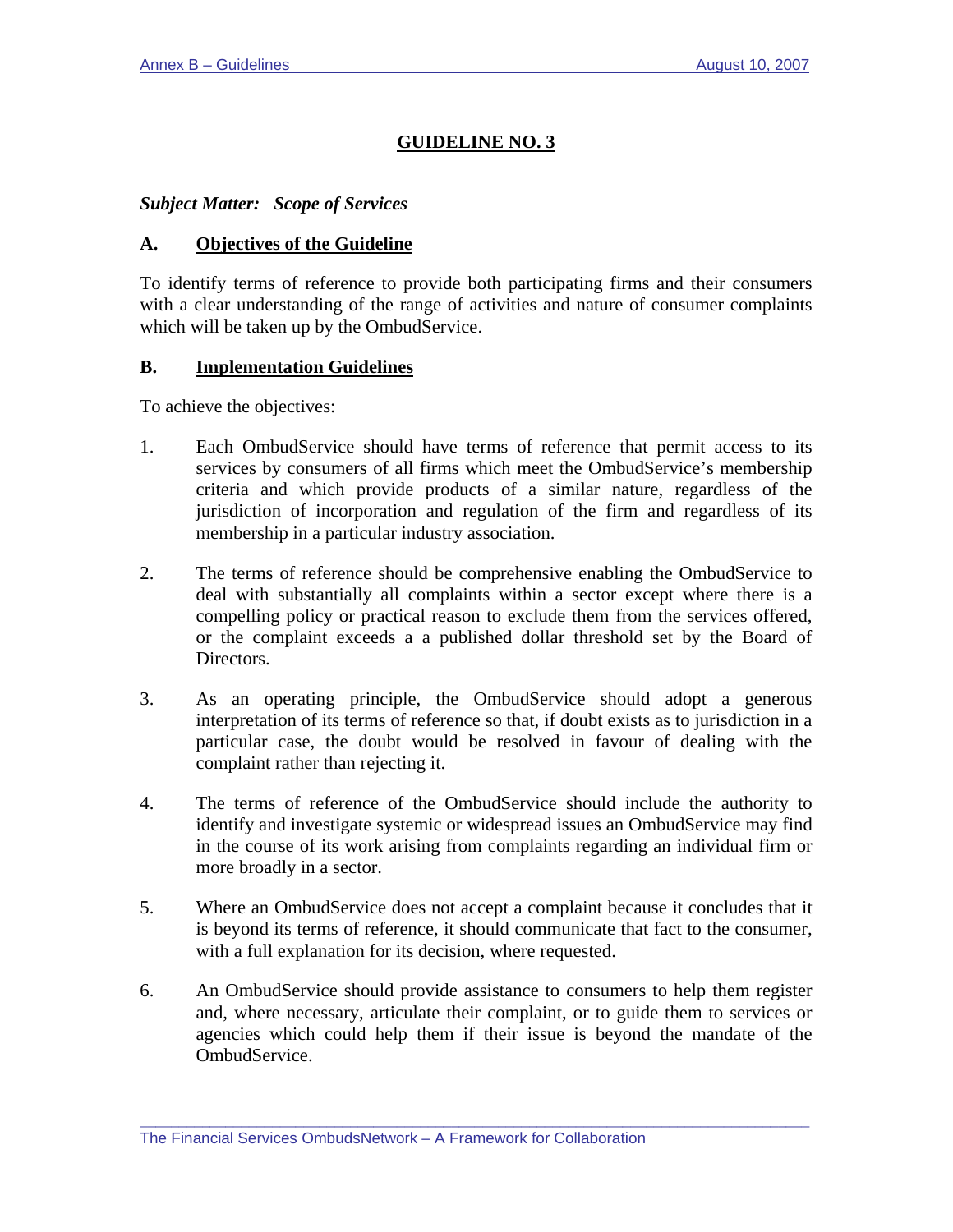7. Substantive changes to the terms of reference should be approved by the Board of Directors of the OmbudService after consultation with appropriate stakeholders and the DR Committee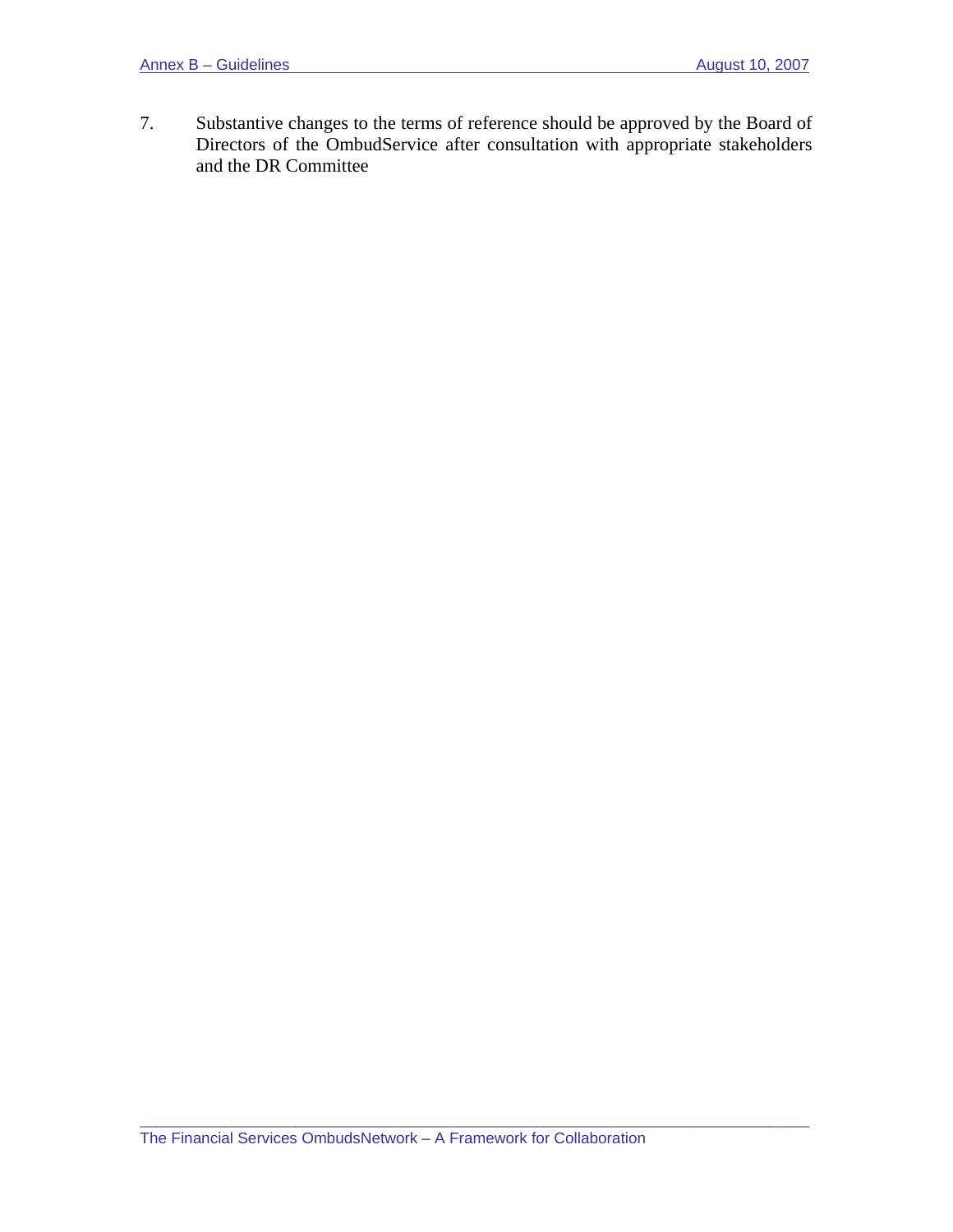## *Subject Matter: Fairness*

### **A. Objectives of the Guideline**

To ensure that (a) the OmbudService approaches its work in respect of consumer complaints and makes its recommendations by reference to the standard of what is fair to both the firm and the consumer in the circumstances, and (b) that the processes employed by the OmbudService are demonstrably fair to both parties.

### **B. Implementation Guidelines**

To achieve the objectives:

- 1. The OmbudService should, as it assesses complaints, guard against adopting an unduly legalistic approach to complaint resolution. The objective of complaint resolution through the OmbudService is not to provide a parallel court system, but to establish a dispute resolution framework which will encourage fair business dealings, broadly and reasonably conceived.
- 2. Accordingly, the OmbudService should publish a clear fairness standard it will use to assess complaints. The fairness standard should be approved by the OmbudService Board of Directors and should be harmonized across participating OmbudServices in the Financial Services OmbudsNetwork where possible.
- 3. The procedures employed in resolving complaints should be impartial with a clear framework which provides a fair and balanced opportunity for both the firm and the consumer to present documents and other information to the OmbudService in support of their respective positions in a non-legalistic manner. Neither the firm nor the consumer should have special access to the staff of the OmbudService.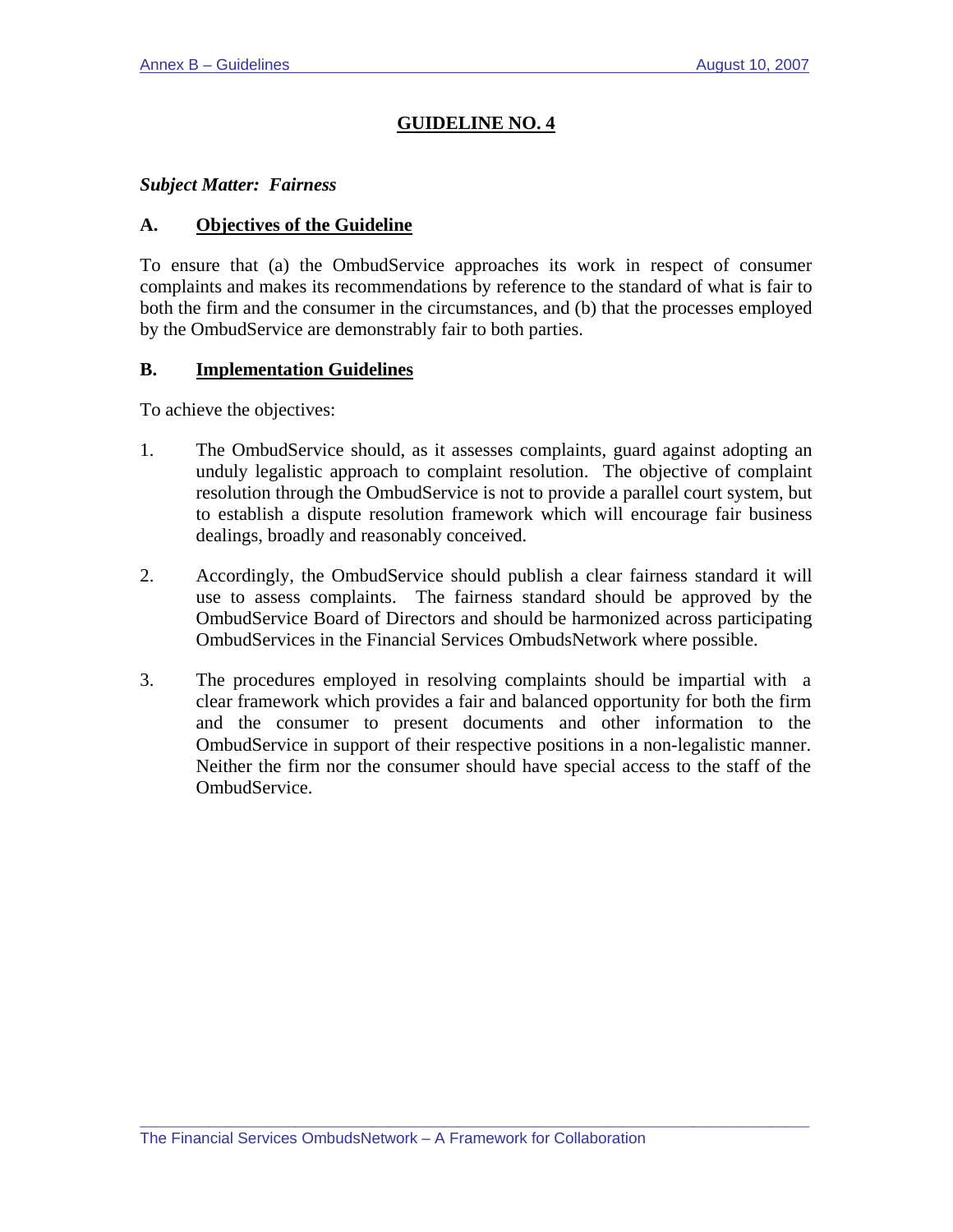## *Subject Matter: Methods and Remedies*

### **A. Objectives of the Guideline**

To articulate (a) the nature of dispute resolution methods to be employed by the OmbudService, (b) the result to be expected by a consumer from complaint resolution work of the OmbudService, including the remedies which should be available to a consumer whose complaint is assessed by the OmbudService, and (c) the consequences which should follow from non-compliance by the firm with the remedy recommended or non-cooperation by the firm with the inquiries of the OmbudService.

### **B. Implementation Guidelines**

To achieve the objectives:

- 1. The OmbudService should adopt clearly stated complaint resolution methods which are well-suited to the nature of the dispute including conciliation, mediation, investigation or non-binding adjudication. The OmbudService may employ a variety of methods in attempting to resolve the same dispute including, for example, a facilitative method (such as conciliation or mediation) followed by an assessment method (including investigation and non-binding adjudication).
- 2. The OmbudService should establish working protocols describing reasonable and practical time frames for the completion of relevant milestones in the dispute resolution process and should communicate these to both the firm and the consumer. Time frames should be sufficiently flexible to take into account the differences in the complexity of disputes.
- 3. The OmbudService's services are an alternative to recourse available through other available means such as the legal process. As such,
	- (a) the firm and the consumer should confirm in writing that the OmbudService's files and work product will be confidential and not admissible in any legal proceedings, and that staff of the OmbudService will not be required to testify in any legal proceedings.
	- (b) to promote recourse to alternative dispute resolution, where a statutory limitations period issue may arise, the firm and the consumer should agree in writing that they will suspend the application of the limitations period until the OmbudService has had an opportunity to attempt to resolve the dispute (where the law permits).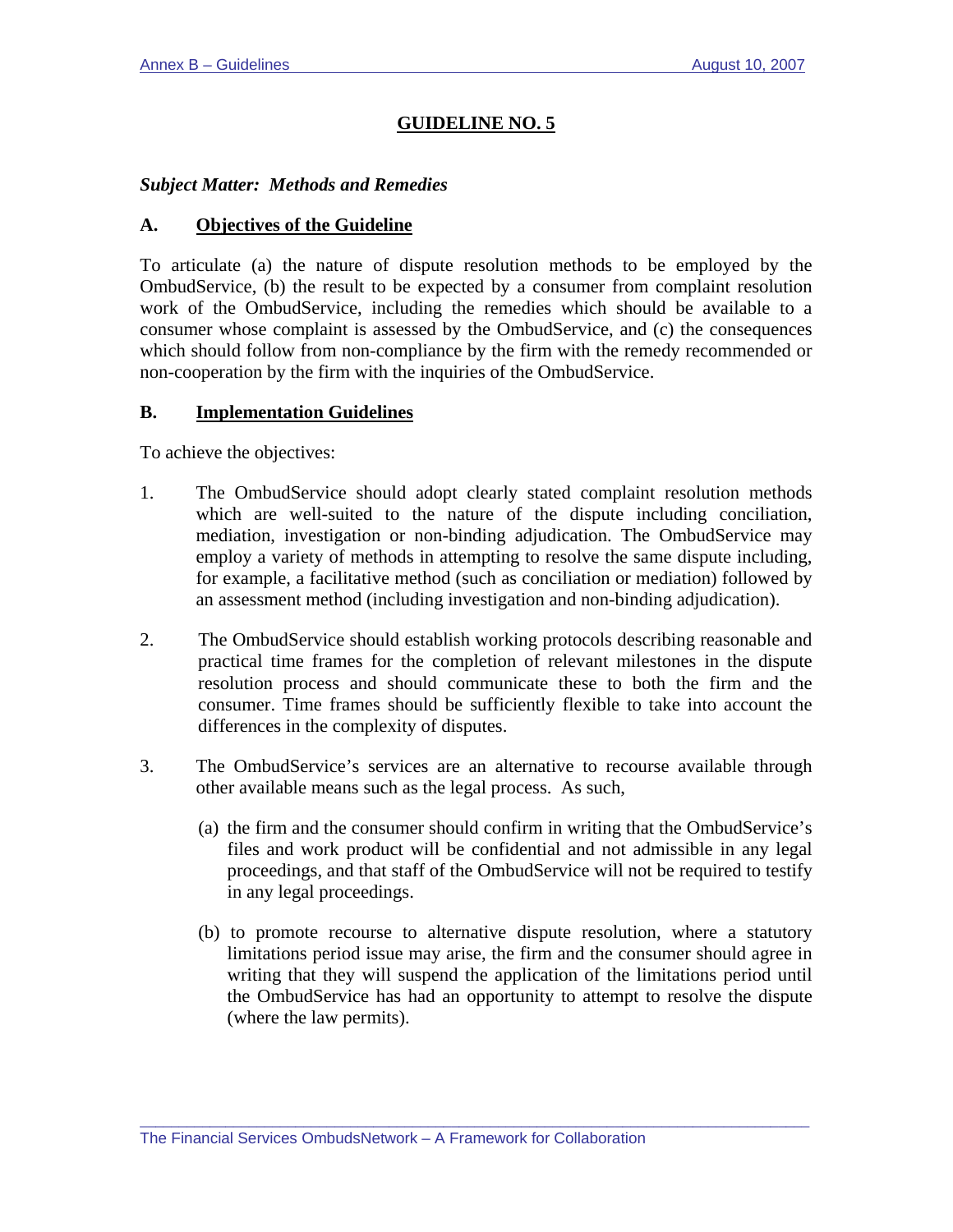- 4. The complaint resolution methods employed by the OmbudService should lead either to (a) a result acceptable to both parties or (b) a written recommendation by the OmbudService for the resolution of the complaint.
- 5. The staff of the OmbudService and any consultants engaged by it to deal with consumers should be competent and well trained, with expertise suitable to the nature of the complaint in question.
- 6. If the process leads to a settlement, the OmbudService should take reasonable steps to ensure that the consumer understands it and has accepted it in an atmosphere free from any reasonable impression of coercion.
- 7. A recommendation of the OmbudService should specify a proposed remedy or remedies suitable to the nature of the dispute, which may include (a) a nonbinding recommendation for financial restitution for direct loss and/or (b) a nonbinding recommendation that the firm take a particular course of action to resolve the matter, which may include compensation for non-financial loss.
- 8. If a firm does not follow a recommendation within a reasonable time, or does not cooperate with an OmbudService in an inquiry or investigation within a reasonable time, the OmbudService should publicly disclose that the firm has failed to comply or cooperate. The disclosure should be made in a way that preserves the confidentiality of the consumer.
- 9. These methods and remedies are equally applicable to systemic or widespread issues an OmbudService may find in the course of its work arising from complaints regarding an individual firm or more broadly in an industry.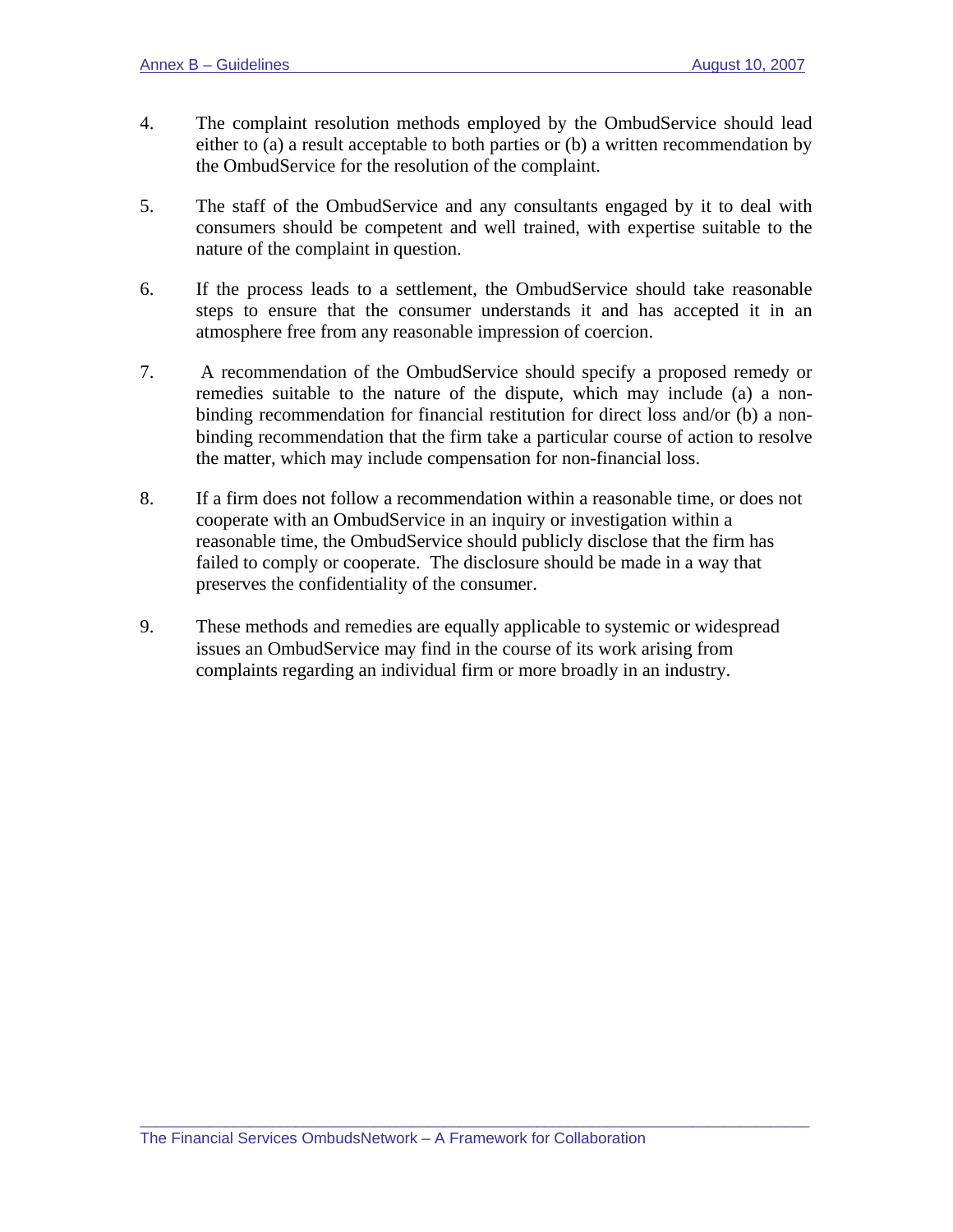# *Subject Matter: Accountability and Transparency*

### **A. Objectives of the Guideline**

To provide an appropriate framework for accountability of the OmbudService in achieving its mission including (a) accountability to the public in respect of the public interest goals which the OmbudService is established to achieve, (b) accountability to regulators in meeting their reasonable information needs in respect of consumer complaint handling, and (c) transparency in provision of information regarding its operations and structures.

### **B. Implementation Guidelines**

To achieve the objectives:

- 1. The OmbudService should publish, and widely disseminate, an annual report in respect of its activities, including the dispute resolution process.
- 2. The OmbudService should also make periodic efforts to consult with stakeholders, including member firms and consumer organizations, to discuss its success in fulfilling its mission and to identify opportunities for improvement.
- 3. The OmbudService should enter into an information protocol with the regulators of its member firms describing in a mutually acceptable fashion the nature and extent of information to be provided by the OmbudService to regulators, all having regard to consumer confidentiality and privacy. The protocol should be reviewed and updated to the satisfaction of both the OmbudService and regulators on a regular basis.
- 4. The Board of Directors of the OmbudService should meet on a regularly scheduled basis with the DR Committee. The purpose of these meetings will be to discuss: (a) material operating issues which are specific to the OmbudService in question (b) the governance of the OmbudService (c) the maintenance of consistency of services and harmonization of best practices in dispute resolution and (d) gaps in coverage of consumers of regulated financial services products.
- 5. The OmbudService should publish, and make available appropriate documents regarding its operating structure, including the Terms of Reference, its governance practices and its Standards.